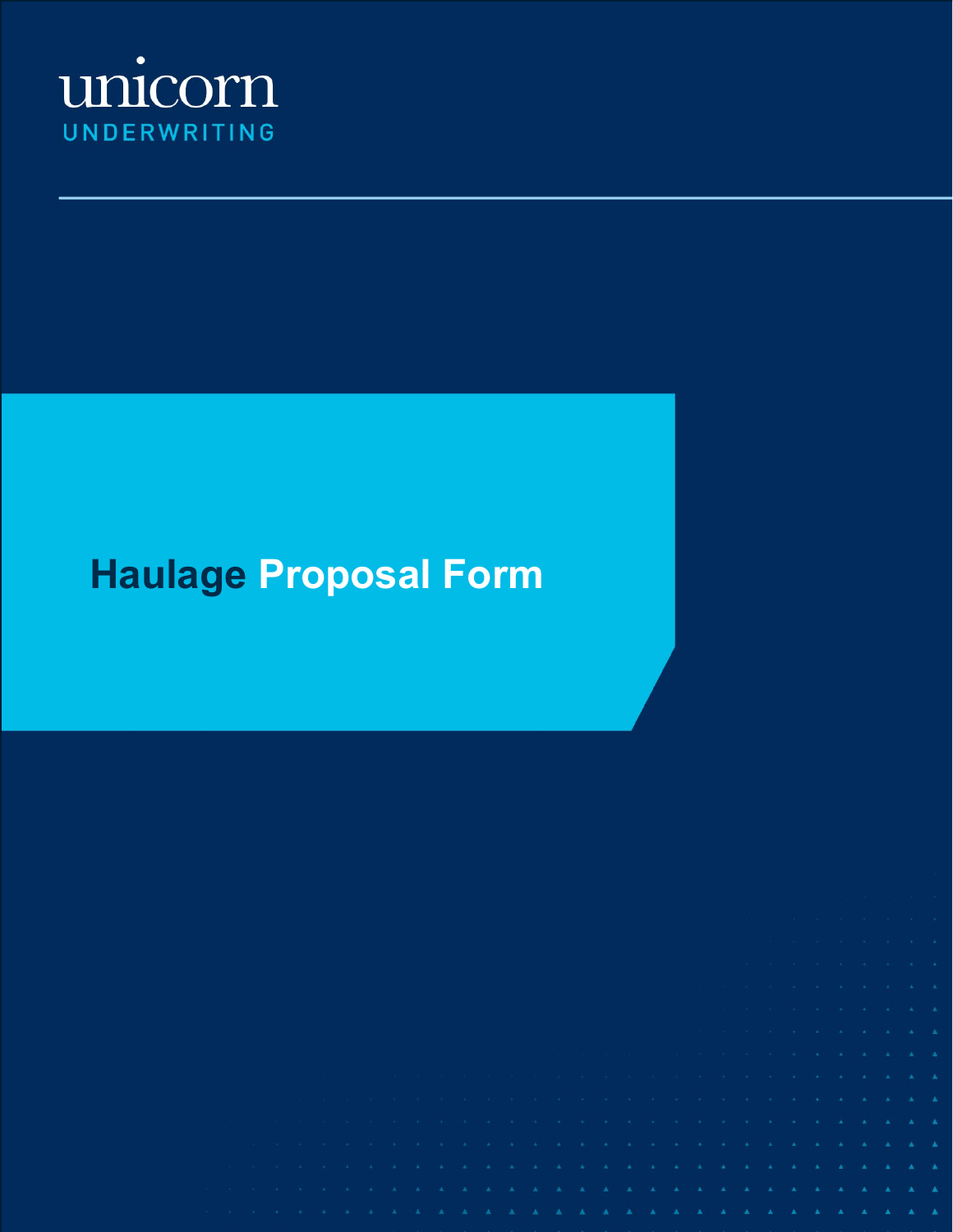# **HAULAGE PROPOSAL FORM**

*Please note that all questions must be answered.*

**DATE INSURANCE REQUIRED** Cover to commence for 12 months from:

|                       |               |                          | (please tick as appropriate) |
|-----------------------|---------------|--------------------------|------------------------------|
| <b>COVER REQUIRED</b> | Comprehensive | Third Party Fire & Theft | Third Party Only             |

## **PROPOSER'S DETAILS**

| Full name (including trading title): |                   |  |  |  |
|--------------------------------------|-------------------|--|--|--|
| Postal address:                      |                   |  |  |  |
|                                      |                   |  |  |  |
|                                      | Postcode:         |  |  |  |
| Telephone:                           | Email:            |  |  |  |
| <b>Business description:</b>         |                   |  |  |  |
| Company registration number:         | Company turnover: |  |  |  |
| MID contact:                         |                   |  |  |  |

## **VEHICLE DETAILS**

Please complete a schedule of vehicles, trailers and special types as at inception in the format below:

| <b>MAKE</b> | <b>MODEL</b> | <b>BODY</b><br><b>TYPE</b> | CC / GVW / SEATING CAPACITY | <b>REGISTRATION</b><br><b>NUMBER</b> | YEAR OF<br>MANUFACTURE | <b>ESTIMATED</b><br><b>VALUE</b> |
|-------------|--------------|----------------------------|-----------------------------|--------------------------------------|------------------------|----------------------------------|
|             |              |                            |                             |                                      |                        |                                  |

|                                                                                                     | <b>YFS</b> |  |
|-----------------------------------------------------------------------------------------------------|------------|--|
| 1. Are you the legal owner of all the vehicles?                                                     |            |  |
| 2. Are all the vehicles registered in your name?                                                    |            |  |
| 3. Where required, do you have an Operator's Licence for your vehicles?                             |            |  |
| 4. Do you own other vehicles that are not to be covered by this insurance?                          |            |  |
| 5. Are any of the vehicles to be insured modified, adapted or fitted with any special<br>apparatus? |            |  |

If the answer is NO to question 1, 2 or 3 or YES to question 4 or 5 then please provide details on a separate sheet. Please provide full details of any vehicle with a value that exceeds £100,000.

What is the approximate maximum total value of vehicles that will be kept at any one location at any one time?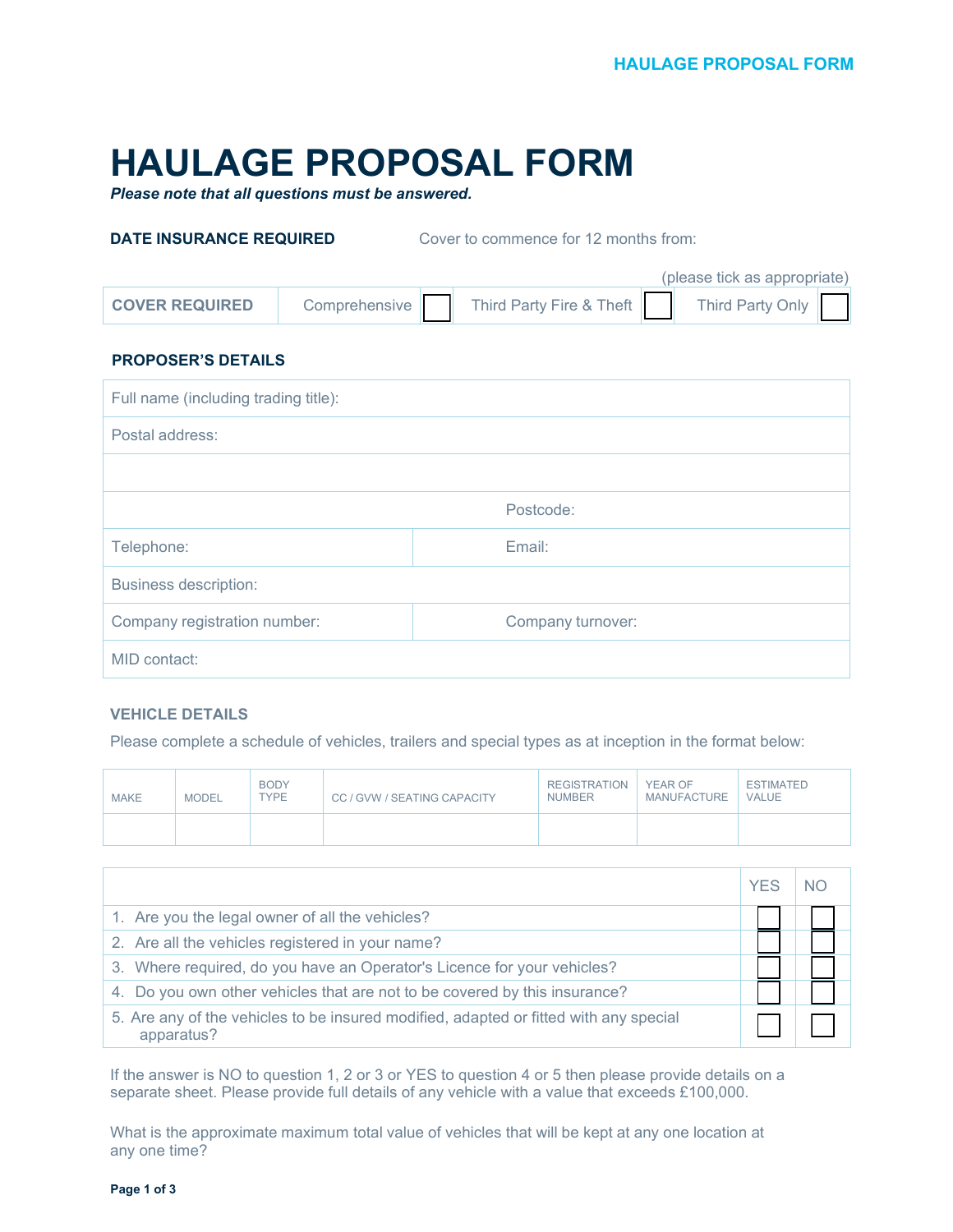| <b>USE</b>                                                                                           | <b>YFS</b> | NO. |
|------------------------------------------------------------------------------------------------------|------------|-----|
| 1. Will any goods be carried for Hire and/or Reward?                                                 |            |     |
| 2. Will goods of an inflammable, corrosive, explosive or dangerous nature be carried at<br>any time? |            |     |
| 3. Do you have a DGSA representative?                                                                |            |     |
| 4. Will any of the vehicles be used airside or in close proximity to any aircraft at any<br>time?    |            |     |

If the answer is YES to question 1, 2 or 4 then please provide details on a separate sheet.

| <b>DRIVER</b> - Will any of the vehicles be driven by any person who:                                                        | <b>YES</b> | <b>NO</b> |
|------------------------------------------------------------------------------------------------------------------------------|------------|-----------|
| 1. $\ldots$ is under the age of 25?                                                                                          |            |           |
| 2 has less than 12 months continuous driving experience under a full UK licence<br>applicable to the vehicle being driven?   |            |           |
| 3.  been convicted during the past 5 years or has a prosecution pending for:<br>3.1. - dangerous/reckless driving (Code DD)? |            |           |
| 3.2. - driving while under the influence of drink/drugs (Code DR)?                                                           |            |           |
| 3.3. - unlawful taking/stealing (Code UT)?                                                                                   |            |           |
| 3.4. - failing to stop/failing to report an accident (Code AC)?                                                              |            |           |
| 4.  has been disqualified from driving for ANY offence (including Totting Up) during the<br>past 5 years?                    |            |           |

If the answer is YES to any of the above questions then please provide details (on a separate sheet) if you wish such persons to be considered for insurance by the Company.

# **INSURANCE AND CLAIMS EXPERIENCE**

Important: We require written confirmation of the previous insurer(s)'s PAST CLAIMS EXPERIENCE FOR A MINIMUM OF 3 YEARS IN THE STANDARD MARKET FORMAT

|    |                                                                                                                   | <b>YES</b> |  |
|----|-------------------------------------------------------------------------------------------------------------------|------------|--|
|    | 1. Have you ever traded or held insurance in any other name?                                                      |            |  |
|    | 2. Are you associated with any other companies?                                                                   |            |  |
| З. | Have you or any person who to your knowledge will drive the vehicles at any time:<br>3.1. been refused insurance? |            |  |
|    | 3.2.  had special terms imposed?                                                                                  |            |  |
|    | 3.3.  had a proposal declined?                                                                                    |            |  |
|    | 3.4.  had a motor vehicle insurance policy cancelled?                                                             |            |  |

If the answer is YES to any of the above questions then please provide details (on a separate sheet).